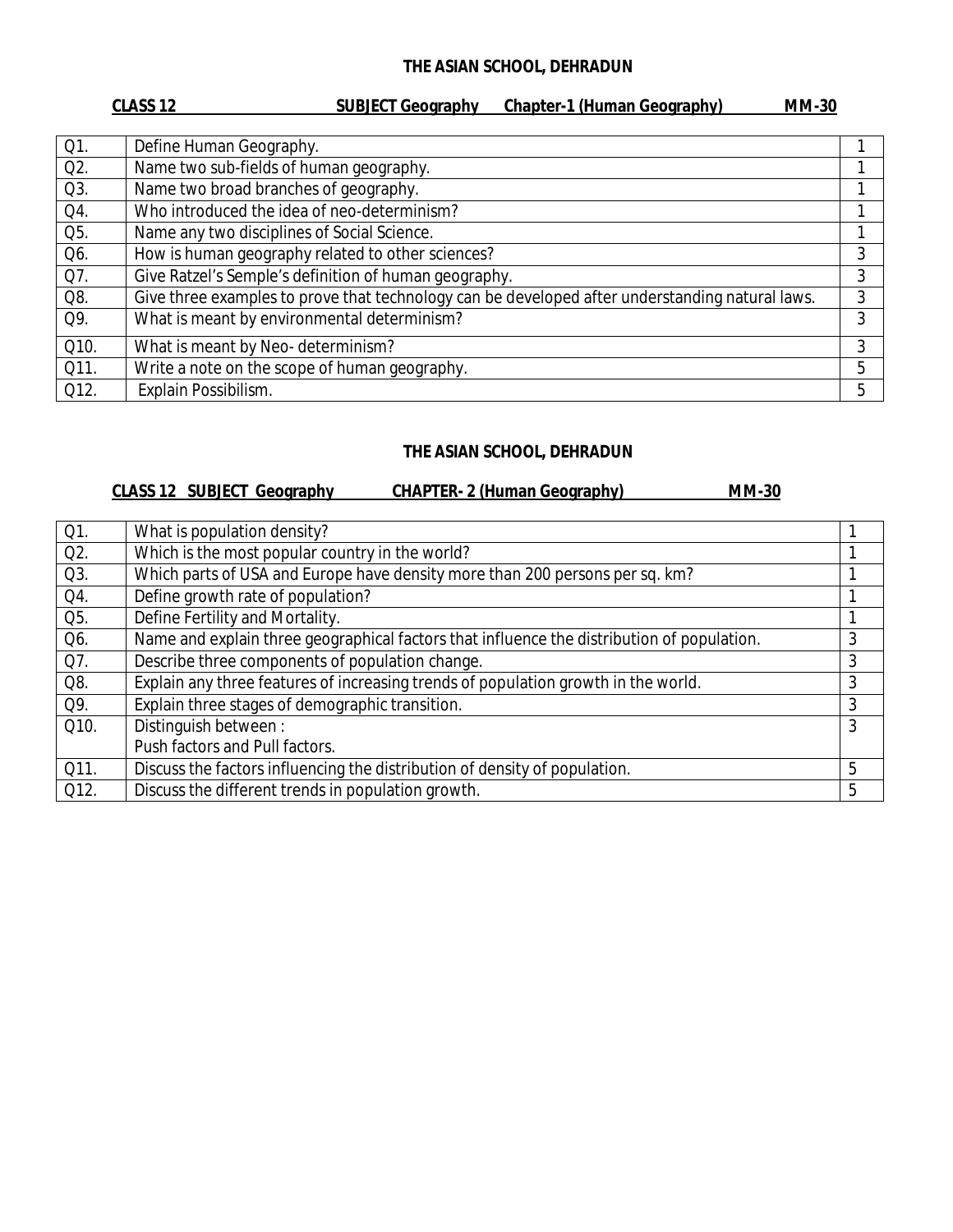## **CLASS 12 SUBJECT Geography CHAPTER- 3 Human Geography (Population Composition) MM-30**

| Q1.    | What is meant by Population Composition?                                                          |   |
|--------|---------------------------------------------------------------------------------------------------|---|
| $Q2$ . | Which country has the lowest sex-ratio in the world?                                              |   |
| Q3.    | What is the age group of the working population in the world?                                     |   |
| Q4.    | Define the term sex-ratio?                                                                        |   |
| Q5.    | What was the percentage of urban population in the world in 2001?                                 |   |
| Q6.    | Which country has the highest sex-ratio in the world?                                             |   |
| Q7.    | "The shape of the population pyramid reflects the characteristics of the population." Support the | 3 |
|        | statement with example?                                                                           |   |
| Q8.    | How is sex-ratio measured?                                                                        | 3 |
| Q9.    | Why is sex-ratio unfavorable to women in the world? Explain any three reasons?                    | 3 |
| Q10.   | Describe the Rural - Urban composition of the population?                                         | 5 |
| Q11.   | Discuss the occupational structure of the world?                                                  | 5 |
| Q12.   | Discuss all three age-sex pyramid?                                                                | 5 |

#### **THE ASIAN SCHOOL, DEHRADUN**

### **CLASS 12 SUBJECT Geography CHAPTER- 4 Human Geography (Human Development) MM-30**

| $Q1$ . | According to Human Development report 2005. How many countries have high human       |  |    |
|--------|--------------------------------------------------------------------------------------|--|----|
|        | development Index value above 0.8?                                                   |  |    |
| Q2.    | Who created the Human Development Index (HDI) in 1990?                               |  |    |
| Q3.    | Define the term:                                                                     |  | 14 |
|        | Human Development<br>b) Human Development Index<br>a)                                |  |    |
|        | d) Sustainability<br>Equity                                                          |  |    |
|        | f) Human Poverty Index<br>Productivity<br>e)                                         |  |    |
|        | h) Life expectancy at birth<br>Empowerment<br>g)                                     |  |    |
|        | j) Gross Enrolment Ratio<br>Adult literacy rate                                      |  |    |
|        | I) Welfare Approach<br>Income Approach<br>k)                                         |  |    |
|        | m) Basic Need Approach<br>n) Capability Approach                                     |  |    |
| Q4.    | Explain four different approaches of achieving human development?                    |  | 3  |
| Q5.    | What are the three basic areas/Aspects of human development? Why are they important? |  | 3  |
| Q6.    | Which factors affect the human development of a country?                             |  | 3  |
| Q7.    | Explain the four concepts/ pillars of human development?                             |  | 5  |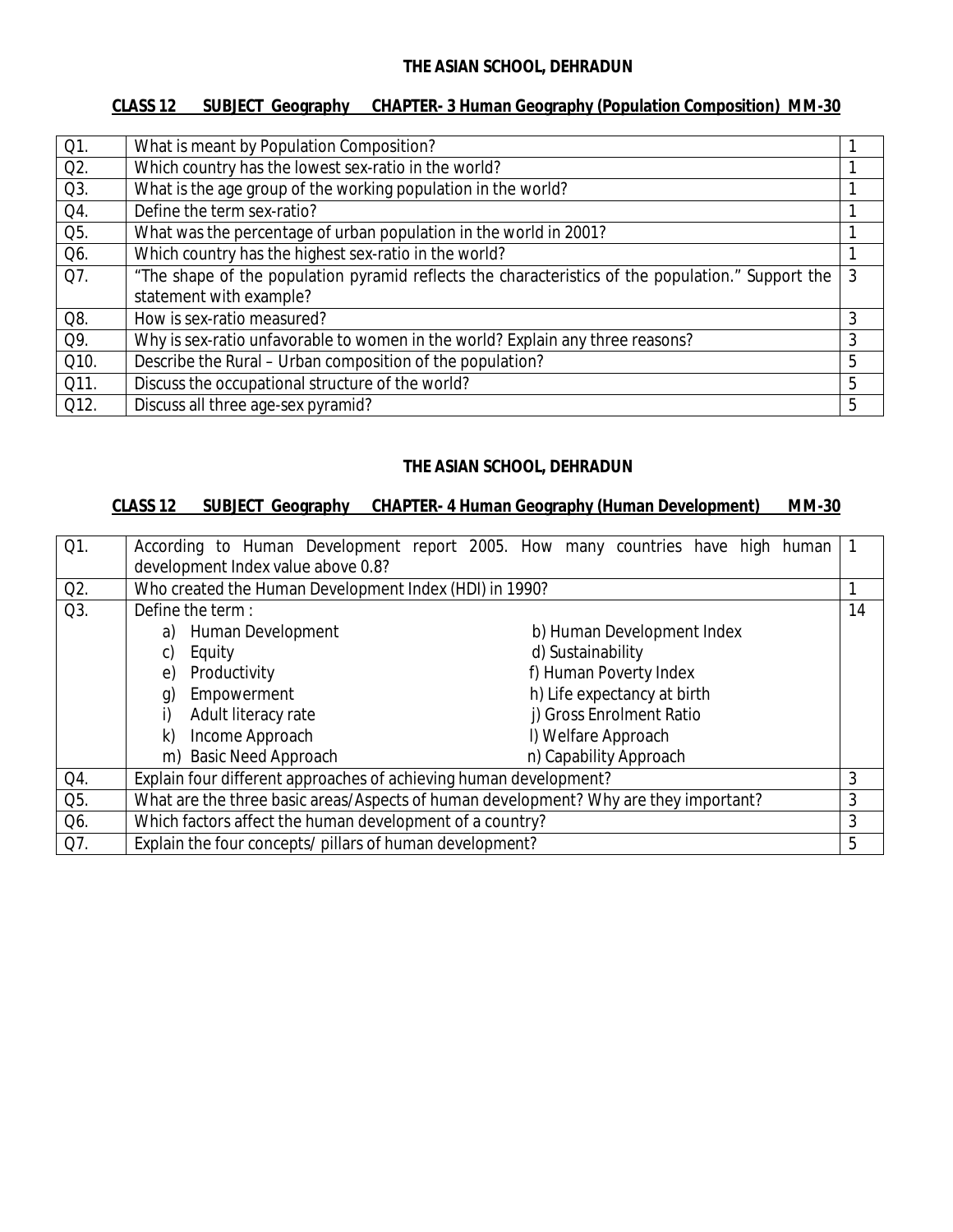## **THE ASIAN SCHOOL, DEHRADUN**

| <b>CLASS 12</b> | SUBJECT Geography CHAPTER- 5 Human Geography (Primary Activities) | <b>MM-30</b> |
|-----------------|-------------------------------------------------------------------|--------------|
|                 |                                                                   |              |

| $Q1$ . | Define the term:                                                            |                                                                                                       | 17 |
|--------|-----------------------------------------------------------------------------|-------------------------------------------------------------------------------------------------------|----|
|        | <b>Economic Activities</b><br>a)                                            | b) Primary Activities                                                                                 |    |
|        | Pastoralism<br>C)                                                           | d) Nomadic Herding                                                                                    |    |
|        | Market Gardening & Horticulture<br>e)                                       | f) Transhumance                                                                                       |    |
|        | Primitive Subsistence Agriculture<br>q)                                     | h) Intensive Subsistence Agriculture                                                                  |    |
|        | i) Plantation Agriculture                                                   | j) Extensive Commercial Grain Agriculture                                                             |    |
|        | k) Mixed Farming                                                            | I) Dairy Farming                                                                                      |    |
|        | m) Mediterranean Agriculture                                                | n) Viticulture                                                                                        |    |
|        | o) Truck Farming                                                            | p) Minning                                                                                            |    |
|        | q) 2 Methods of mining                                                      |                                                                                                       |    |
| Q2.    | Mention any six characteristics of plantation agriculture?                  |                                                                                                       | 3  |
| Q3.    |                                                                             | What is commercial livestock rearing? Describe any four characteristics of commercial livestock       | 5  |
|        | rearing activity in the world?                                              |                                                                                                       |    |
| Q4.    |                                                                             | There is low yield per acre but high yield per person in the interior parts of semi-arid lands of the | 5  |
|        | mid latitudes in the world." Support your statement with suitable examples? |                                                                                                       |    |

#### **THE ASIAN SCHOOL, DEHRADUN**

# **CLASS 12 SUBJECT Geography CHAPTER- 6 (Primary Activities) MM-30**

| Q1.  | What are secondary activities?                                                                        |   |
|------|-------------------------------------------------------------------------------------------------------|---|
| Q2.  | What is the importance of secondary activities in the world?                                          |   |
| Q3.  | What are manufacturing industries?                                                                    |   |
| Q4.  | What are the basis of classifying industries?                                                         |   |
| Q5.  | Name any two sub-sections of cotton textile industry in the world?                                    | 1 |
| Q6.  | What is a household industry?                                                                         |   |
| Q7.  | Which is the leading steel producing region of Germany.                                               | 1 |
| Q8.  | Give one example each of ferrous and non-ferrous industries?                                          | 1 |
| Q9.  | What is meant by smokestack industries?                                                               | 1 |
| Q10. | What is a technopole?                                                                                 | 1 |
| Q11. | Which area is called 'rust bowl' of the USA?                                                          |   |
| Q12. | Distinguish between:                                                                                  | 9 |
|      | Cottage industry and small scale industry.<br>a)                                                      |   |
|      | Heavy industries and light industries.<br>b)                                                          |   |
|      | Agro-based and Forest - based industries.<br>C)                                                       |   |
| Q13. | Discuss the major trends of modern industrial activities especially in the developed countries of the | 5 |
|      | world?                                                                                                |   |
| Q14. | Africa has immense natural resource and yet it is industrially the most backward continent.           | 5 |
|      | Comment.                                                                                              |   |